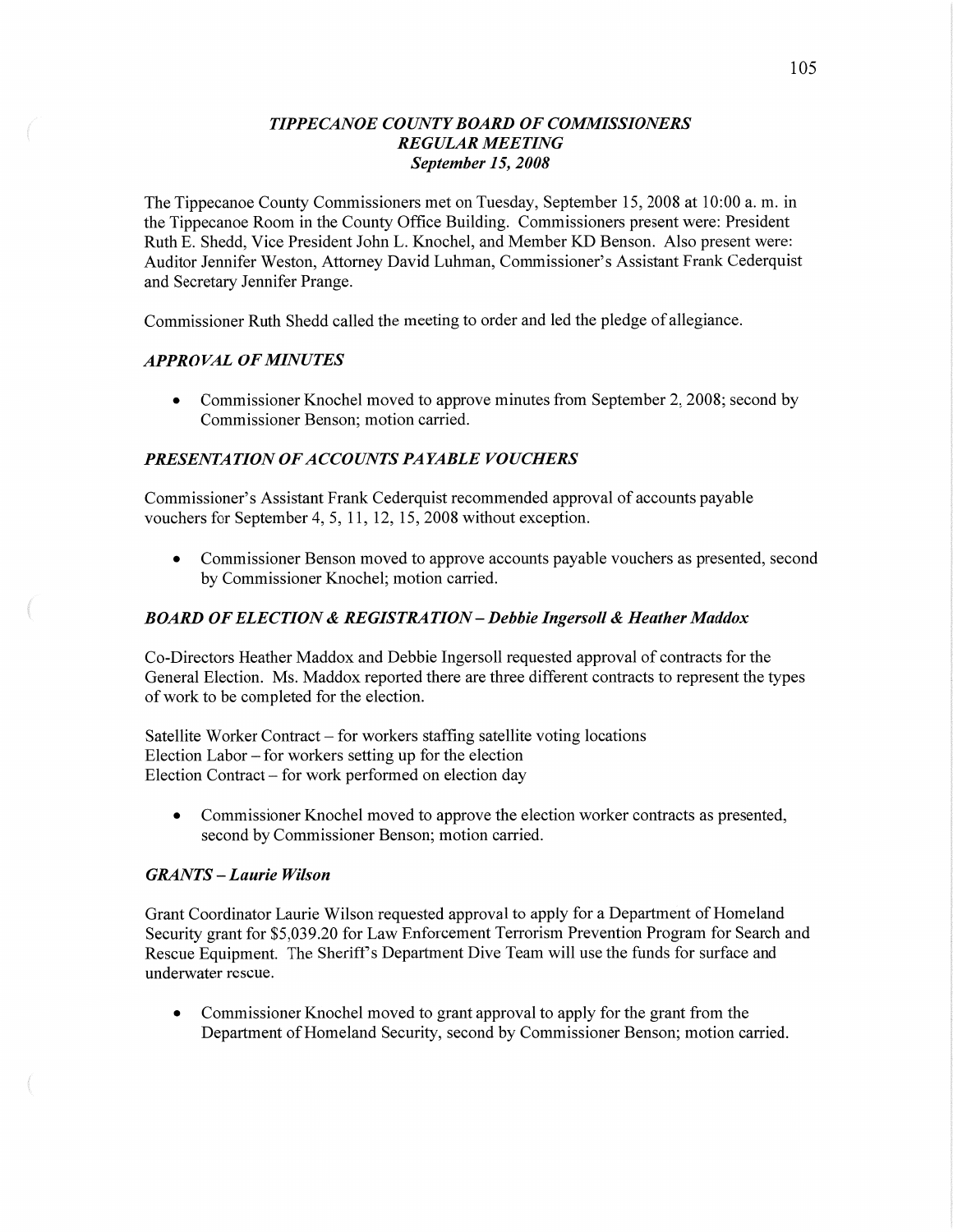### *BUILDING COWISSION* **—** Ken *Brown*

Building Inspector Ken Brown reported no changes have been made on the property located on  $5717$  N.  $9<sup>th</sup>$  Street, Lafayette. Mr. Brown sent a letter to the homeowner and her attorney and has also contacted the owner by telephone to discuss removal. Mr. Brown reported the structure has been demolished, however the remains may be a problem. Attorney Luhman explained the county has the authority to remove the debris with the unsafe building fimd. Mr. Brown reported quotes for similar projects have been less than \$5,000 for removal. Building Commissioner Ron Highland suggested the Highway Department and Community Corrections have in the past, removed debris at no cost for the **county.** Attorney Luhman suggested continuing the public hearing until further information is available for removal of debris at which time the public hearing can be reconvened and **a** decision **made.** Commissioner Knochel suggested contacting the Battle Ground Fire Department about buming the debris.

### Public Comment

None

**0** Commissioner Benson moved to continue the public hearing **until** further information is provided by the Building Commission, second by Commissioner Knochel; motion carried.

## **STATUS OF CONTRACTS WITH DLZ FOR DESIGN DEVELOPMENT**

Attorney Luhman stated DLZ has made modifications to the contract for Design Development as requested and now recommended for approval.

• Commissioner Knochel moved to approve the Design Development contract with DLZ, second by Commissioner Benson; motion carried.

## *APPOINTMENTS* TO THE *REDEVELOPMENT COMMISSION*

Commissioner Knochel **stated** an **additional** appointment should be made by the commissioners to the Redevelopment Commission.

**0** Commissioner Knochel moved to appoint Linda Day from the Tippecanoe School Corporation Board to the Redevelopment Commission, second by Commissioner Benson; motion carried.

### *APPOINTMENTS TO THE COMMON WAGE BOARD*

**0** Commissioner Knochel moved to appoint Dave Lahr, Karen **Shedd,** and **Frank**  Cederquist to the Common Wage Board for the Tippecanoe County Youth Center, second by Commissioner Benson; motion carried.

## *APPLICATIONS* TO THE *VILLA*

*0* Commissioner Knochel moved to accept Sandra K. Feeney to the Tippecanoe Villa, second by Commissioner Benson; motion carried.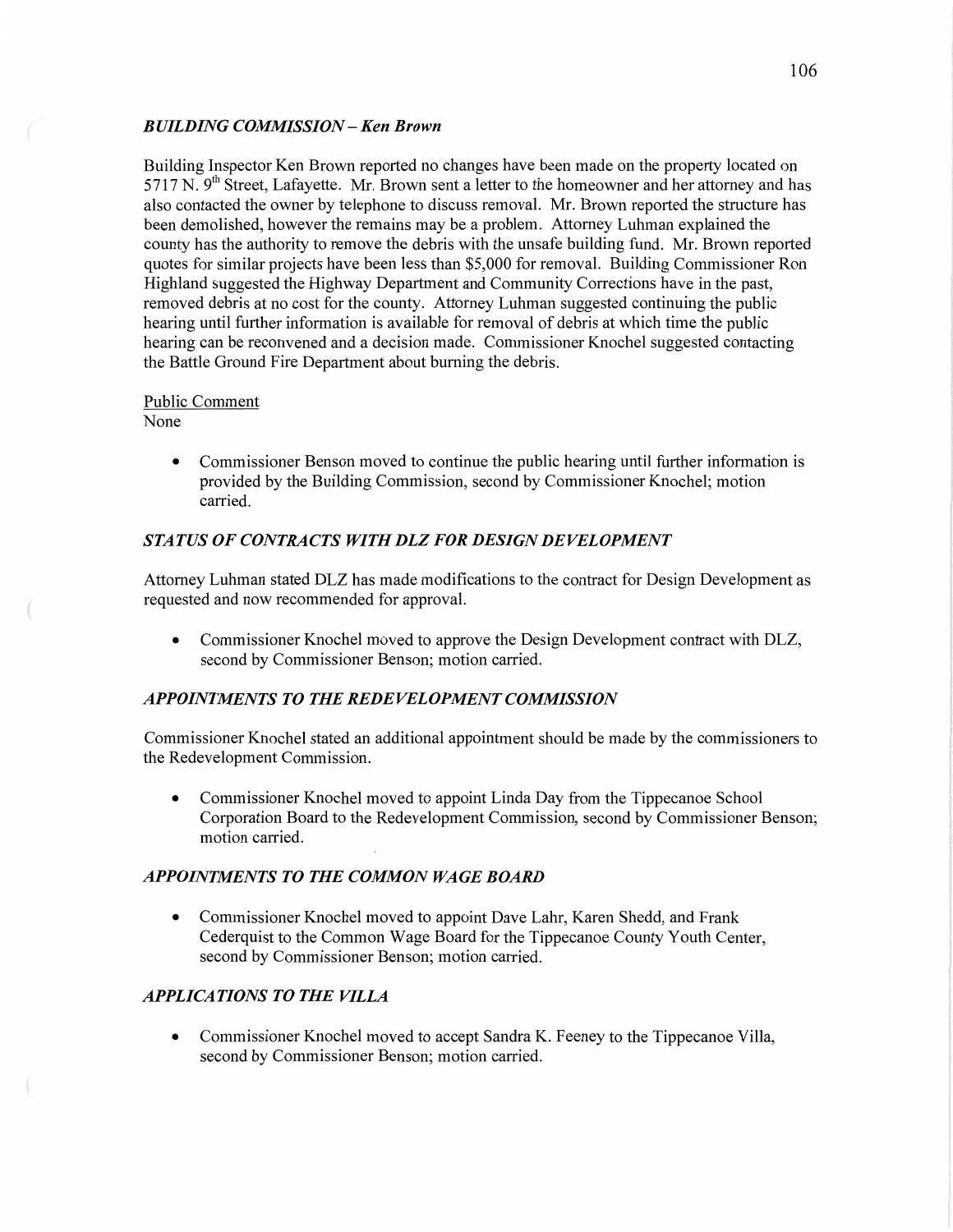### *UNFINISHED/NEW BUSINESS*

#### **Community Corrections**

A change order for Community Corrections was presented to reflect changes made to the contract for interior **finishes** and drywall.

**0** Commissioner Knochel moved to approve the change order for Community Corrections for a reduction of \$2,904, second by Commissioner Benson; motion carried.

### **Potawatomi Trail** of **Death**

Shirley Willard, Fulton County Historical Society, presented information regarding the Trail of Death. As **a** member of the Trail of Death committee, she has requested Tippecanoe County install signs for the Trail of **Death** throughout Tippecanoe County. She stated other counties have posted the signs to mark the historical trail. Erin and Tracy Locke, descendents of the Chief Abraham Burnett have raised funds for purchase of the signs to be posted in Tippecanoe County. **A** permit from the state to erect signs on state highway property has been obtained; Ms. Willard has requested the county highway department erect 18 signs.

Highway Director Opal Kuhl reported the committee for the **Trail** of Death is requesting a large number of signs be posted. She is concerned with the amount and the areas to be posted; some of the areas are in high traffic problem areas. Commissioner Benson suggested providing information at the Tippecanoe Battlefield in Battle Ground.

**0** Commissioner Knochel moved to have the Highway Department investigate the route more closely and report back with finther **information,** second by Commissioner Benson; motion carried.

### **Tax/Assess Software**

 $($ 

Attorney Luhman spoke regarding a proposed agreement with Manatron for Tax/Assess sofiware. Suggested changes were submitted to Manatron to which they have agreed and **MITS** Director Diane Hawkins has also submitted an amendment to reflect the installation of software. Attorney **Luhman** says the agreement is in order.

Treasurer Plantenga supports the purchase of the Manatron software for the new Tax/Assess system. He noted the price was considerably less than Tyler and he believes signing the contract soon will benefit the county for **a** May/November tax collection in 2009.

Hardware/Software \$489,715 **Annual** Maintenance \$78,898

> **0** Commissioner Knochel **moved** to approve the contract with Manatron, second by Commissioner Benson; motion carried.